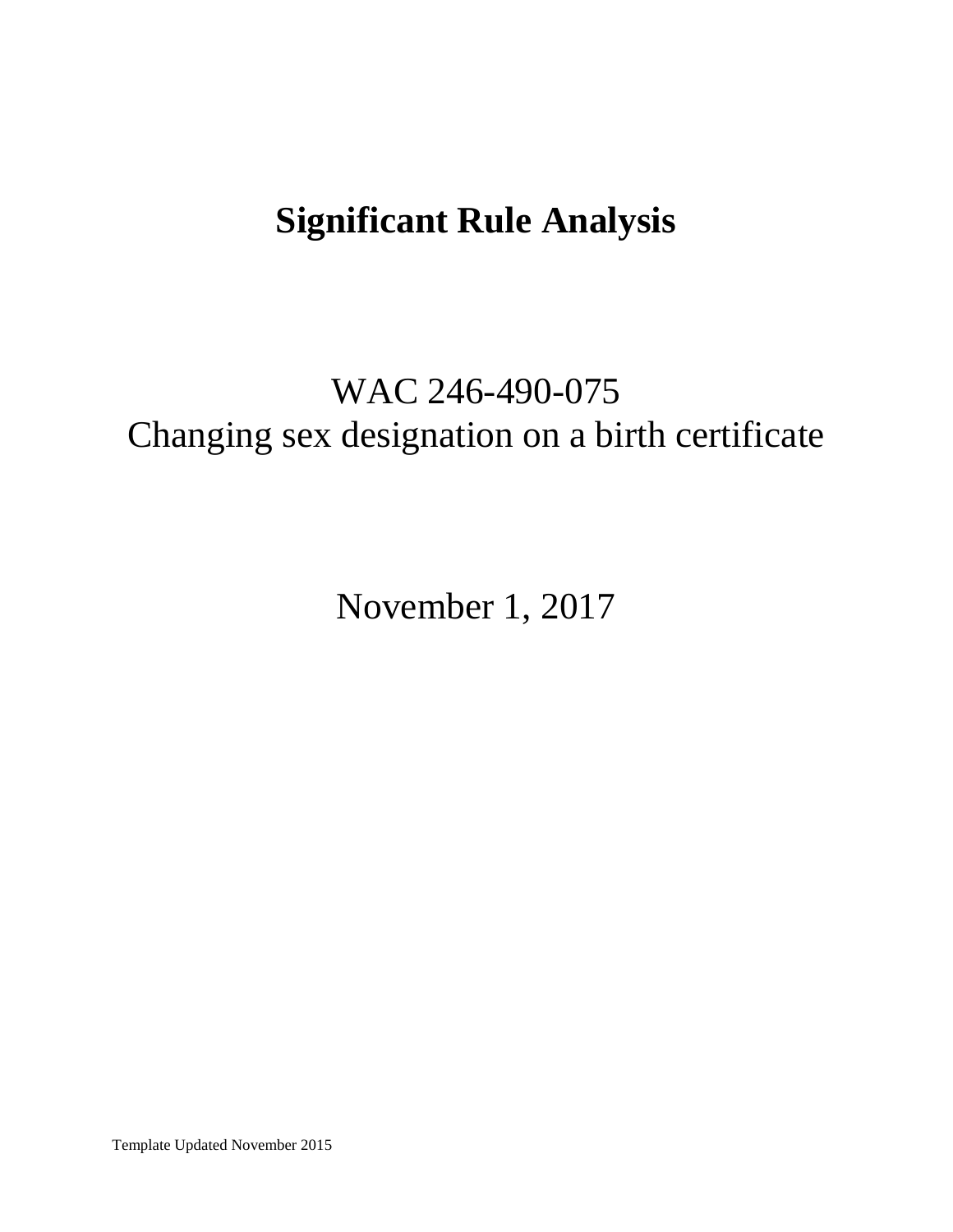### **Contents**

- Section 1: Describe the proposed rule, including a brief history of the issue, and explain why the proposed rule is needed.
- Section 2: Is a Significant Analysis required for this rule?
- Section 3: Clearly state in detail the general goals and specific objectives of the statute that the rule implements.
- Section 4: Explain how the department determined that the rule is needed to achieve these general goals and specific objectives. Analyze alternatives to rulemaking and the consequences of not adopting the rule.
- Section 5: Explain how the department determined that the probable benefits of the rule are greater than the probable costs, taking into account both the qualitative and quantitative benefits and costs and the specific directives of the statute being implemented.
- Section 6: Identify alternative versions of the rule that were considered, and explain how the department determined that the rule being adopted is the least burdensome alternative for those required to comply with it that will achieve the general goals and specific objectives stated previously.
- Section 7: Determine that the rule does not require those to whom it applies to take an action that violates requirements of another federal or state law.
- Section 8: Determine that the rule does not impose more stringent performance requirements on private entities than on public entities unless required to do so by federal or state law.
- Section 9: Determine if the rule differs from any federal regulation or statute applicable to the same activity or subject matter and, if so, determine that the difference is justified by an explicit state statute or by substantial evidence that the difference is necessary.
- Section 10: Demonstrate that the rule has been coordinated to the maximum extent practicable with other federal, state, and local laws applicable to the same activity or subject matter.
- Appendix A: Department of Health procedure "Gender Change on a Birth Certificate".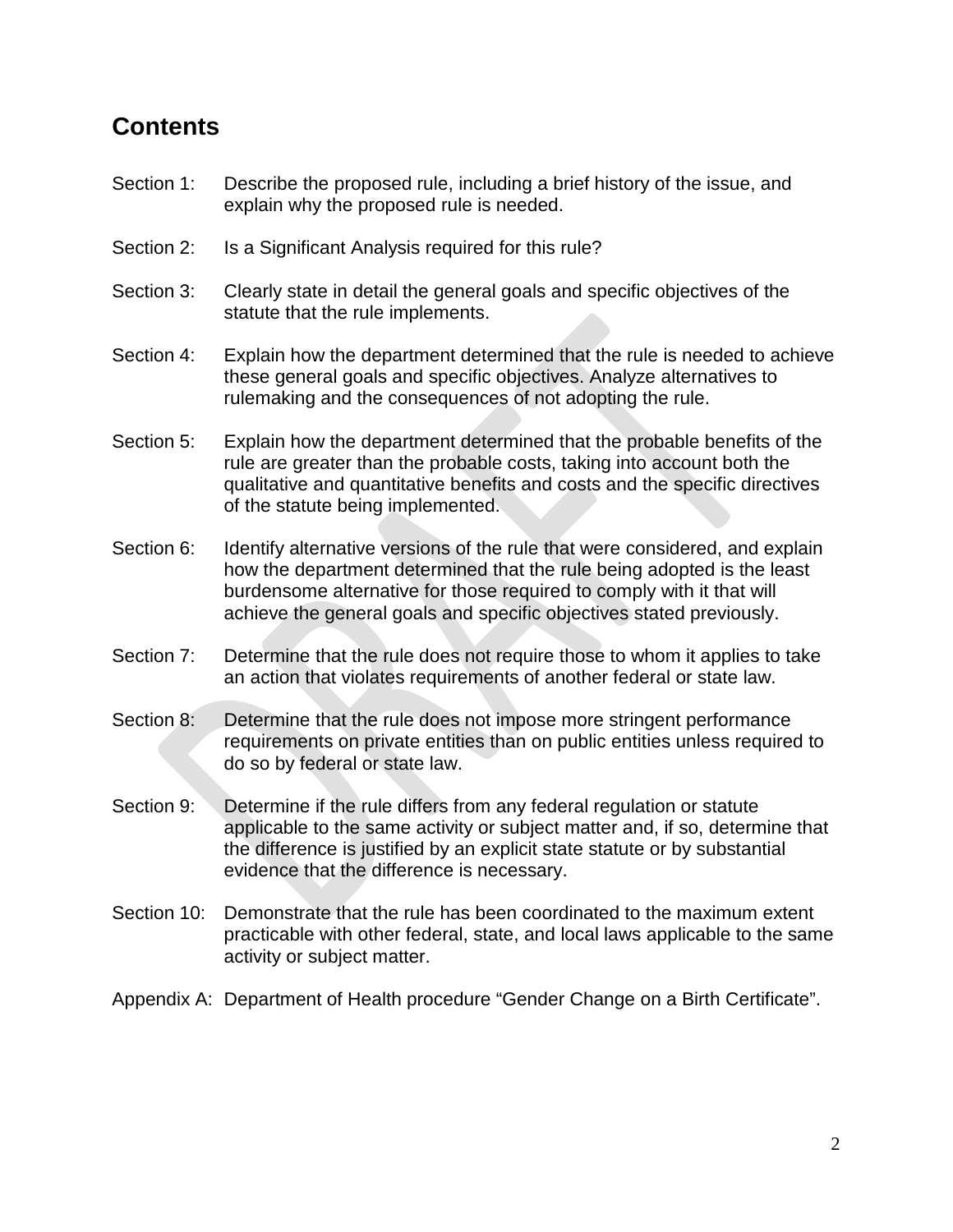# **SECTON 1:**

### **Describe the proposed rule, including a brief history of the issue, and explain why the proposed rule is needed.**

The Department of Health (department) is proposing adoption of a new section to the Washington Administrative Code, WAC 246-490-075. The chapter establishes vital statistics requirements for amending data on birth certificates in addition to requirements related to releasing vital records data and registering delayed births. The proposed rule would adopt the department procedure to request a change to the sex designation on birth certificates established in  $2008<sup>1</sup>$  $2008<sup>1</sup>$  $2008<sup>1</sup>$ . See Appendix A. The procedure was adopted in response to requests to change birth certificates based on an individual's clinically assessed sex or gender identity or both. The procedure allows individuals to change the sex designation on their birth certificate from male to female, or female to male. To change their birth certificate, the person must provide a letter with sufficient information to identify the record, contact information, and the change requested, along with a letter from a licensed medical doctor or osteopathic physician stating that the applicant has had the appropriate clinical treatment. The procedure was developed in collaboration with affected individuals, the Human Rights Commission, the Governor's office, and other stakeholders.

Since the department established the procedure, requests for sex designation changes on birth certificates have steadily increased. As of October 12, 2017, the department has processed 252 requests compared to 56 requests in 2013. Additionally, the department has received requests to change the sex designation to something other than male or female. This rule making is intended to meet the needs of those who identify as male or female, non-gendered, and non-binary including those born intersex.

The proposed rule would adopt the current department procedure to request a change to the sex designation on a birth certificate with some changes, including:

- Expanding the current procedure to allow sex designation as male, female, or X on birth certificates;
- Modifying the current procedure to require the sex designation change application of an adult to be notarized and signed under penalty of perjury rather than requiring attestation by a medical doctor or an osteopathic physician;
- Allowing minors to change the sex designation on their birth certificate with written consent of the parent or legal guardian, and a signed attestation by a licensed health care provider whose scope of practice allows for the attestation; and
- Increasing the types of licensed health care providers who can provide the attestation to those whose scope of practice allows them to make the determination that the sex designation change is consistent with the requestor's identity.

In Washington under chapter 246-491 WAC, sex is recorded at birth by the attending health care provider based on physical attributes as male, female, or undetermined for babies born intersex. This requirement is consistent with national standards for recording live births. Birth certificates are recorded at birth, but are used as a foundational identity document for the rest of a person's

<span id="page-2-0"></span><sup>&</sup>lt;sup>1</sup> [Gender Change on a Birth Certificate](https://www.doh.wa.gov/LicensesPermitsandCertificates/BirthDeathMarriageandDivorce/GenderChange)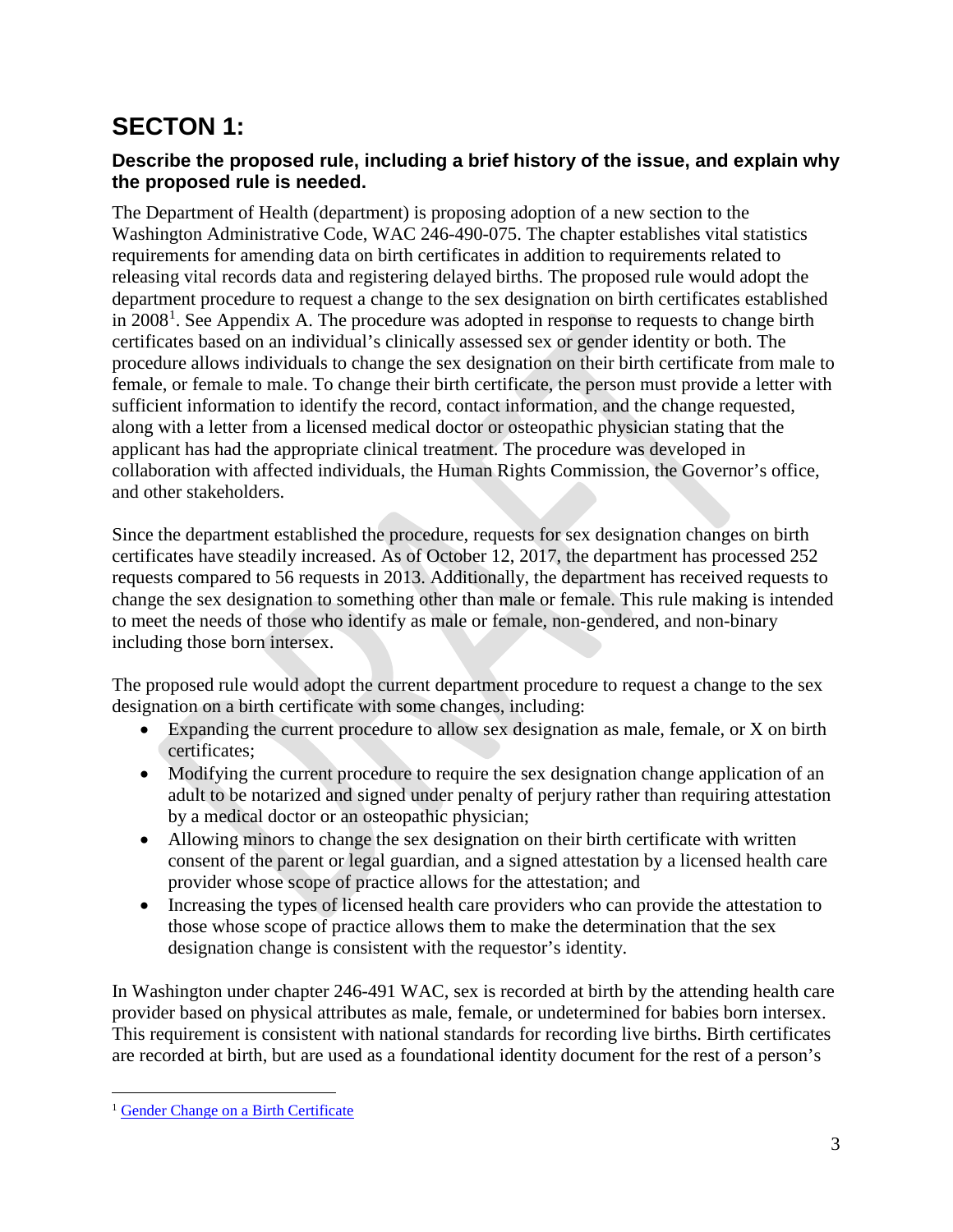life. However, identity goes beyond physical sex at birth and includes the person's gender identity as it develops over time.

For people whose gender identity does not match their sex designation as recorded on their birth certificates or other identity documents, having accurate identification documents is an issue of access and health equity. They are often faced with proving the validity of their identity documents. Some health care providers refuse service to transgender patients, including a Washington state hospital that is currently involved in a discrimination lawsuit with the American Civil Liberties Union<sup>[2](#page-3-0)</sup>. It is also common for these people to be subjected to abuse, harassment, or lack of privacy.

The national conversation on sex and gender is changing to be more inclusive of people who are transgendered and those who identify as neither male nor female. Federal agencies as well as many states and cities currently allow people to change their sex designation from male to female, or female to male on identity documents such as passports and driver licenses, and for receiving benefits. Legislation passed in Oregon and California this year allows individuals to change the sex designation on their birth certificate from male to female, female to male, or to something other than male or female. Internationally, laws related to sex and gender are becoming more inclusive, including Canada's 2017 law that protects gender identity and gender expression as a human right. $3$ 

As noted above, it is critical for the health and safety of transgender and gender non-conforming people to have identity documents, including birth certificates, match their lived identity. Through this rule making, the department will improve the public health and safety by recognizing the lived identity of those people who were born intersex and those whose physical sex, gender, or both have changed since their physical sex was recorded at birth.

## **SECTION 2:**

### **Is a Significant Analysis required for this rule?**

Yes, as defined in RCW 34.05.328, the proposed rule requires significant analysis because the proposed rule makes significant amendments to a policy of the department by allowing changes to the sex designation on birth certificates, and establishes requirements for amending birth certificates. The proposed rule also includes procedural application requirements that are not considered significant requirements under RCW 34.05.328 and are not analyzed in this document.

<span id="page-3-0"></span> <sup>2</sup> [https://www.seattletimes.com/seattle-news/health/washington-state-family-sues-medical-center-for-refusing](https://www.seattletimes.com/seattle-news/health/washington-state-family-sues-medical-center-for-refusing-services-to-transgender-son/)[services-to-transgender-son/](https://www.seattletimes.com/seattle-news/health/washington-state-family-sues-medical-center-for-refusing-services-to-transgender-son/)

<span id="page-3-1"></span><sup>&</sup>lt;sup>3</sup> <http://www.parl.ca/LegisInfo/BillDetails.aspx?billId=8269852&Language=E&Mode=1>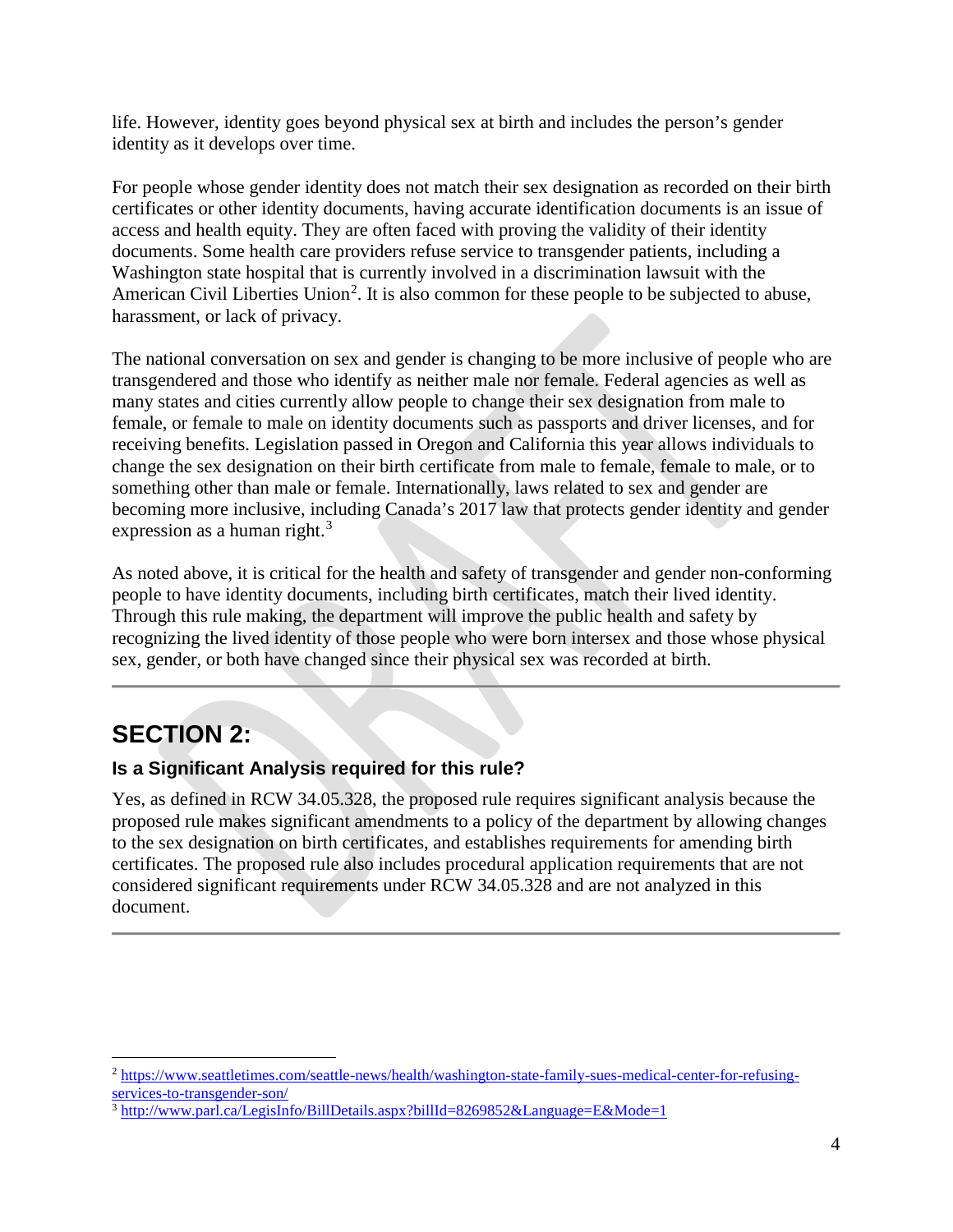## **SECTION 3:**

### **Clearly state in detail the general goals and specific objectives of the statute that the rule implements.**

The general goals and specific objectives of RCW 43.70.150 are to create and maintain an accurate system of vital records that includes adopting rules related to recording, amending, and issuing birth certificates. The statute specially directs the Secretary of Health to "…have charge of the state system of registration of births, deaths, fetal deaths, marriages, and decrees of divorce, annulment and separate maintenance, and shall prepare the necessary rules, forms, and blanks for obtaining records, and insure the faithful registration thereof."

### **SECTION 4:**

#### **Explain how the department determined that the rule is needed to achieve these general goals and specific objectives. Analyze alternatives to rulemaking and the consequences of not adopting the rule.**

As the proposed rule establishes generally applicable requirements for requesting amendment of birth records, the department has determined the rule is necessary to implement the general goals and specific objectives of RCW 43.70.150. If a rule is not adopted, the statutory direction to adopt rules for insuring the faithful registration of birth records would not be sufficiently met; therefore, the department has determined there is no feasible alternative to rule making.

## **SECTION 5:**

**Explain how the department determined that the probable benefits of the rule are greater than the probable costs, taking into account both the qualitative and quantitative benefits and costs and the specific directives of the statute being implemented.**

The proposed rule establishes application requirements for adults and minors to request an amendment to the sex designation on their birth certificate from male to female, from female to male, or from female or male to X. The proposed rule defines X as:

a gender that is not exclusively male or female, including, but not limited to, intersex, agender, amalgagender, androgynous, bigender, demigender, female-tomale, genderfluid, genderqueer, male-to-female, neutrois, non-binary, pangender, third sex, transgender, transsexual, Two Spirit, and unspecified.

As identified in Sections 1 and 2 of this document, the proposed rule makes significant amendments to a policy of the department by allowing changes to the sex designation on birth certificates, and establishes requirements for amending birth certificates.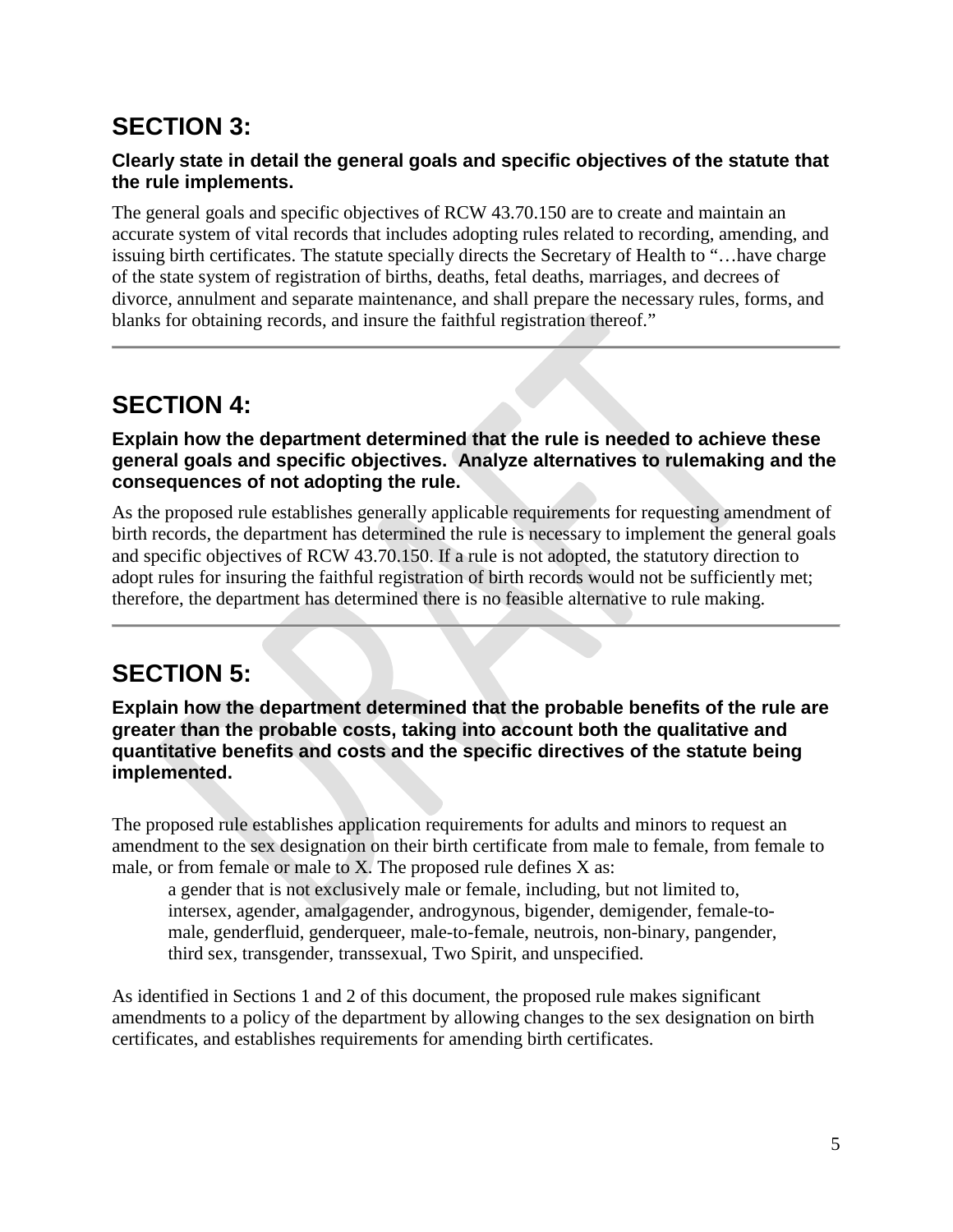The proposed requirements analyzed in this section include submitting the following as part of the application for changing the sex designation on a birth certificate:

- 1. For adults, the application must be notarized and signed under penalty of perjury pursuant to chapter 9A.72 RCW.
- 2. For minors, the parent or legal guardian must give consent and the application must be signed by a health care provider attesting that the minor identified on the application is under the provider's care and the request to change sex designation on the birth certificate is consistent with the minor's gender identity. The attestation must be provided by a licensed health care provider whose scope of practice allows them to make the determination that the sex designation change is consistent with the minor's gender identity.

**Allowing Sex Designation Changes to Birth Certificates:** The proposed rule incorporates the recommendations of the National Center for Transgender Equality<sup>[4](#page-5-0)</sup>. The department expects the proposed rule will address many obstacles of daily living and potentially reduce the risk of harm that gender diverse people face every day. Further, because printed birth certificates only reflect the effect of the requested change and no notation that a change was made, an individual will not be able to know what if any change was made to a birth certificate.

Having a birth certificate that accurately reflects the sex and gender of a person's lived experience benefits those whose identity has changed since their sex was recorded at birth. Every time a person must show their birth certificate and the sex does not reflect how they present themselves in public, they can experience a range of negative outcomes. These negative outcomes range from denial of employment, education, housing, health care, and public benefits, to verbal harassment and even physical violence.<sup>[5](#page-5-1)</sup> Both the 2015 U.S. Transgender Survey Report<sup>[6](#page-5-2)</sup> and Understanding Issues Facing Transgender Americans  $2016<sup>7</sup>$  $2016<sup>7</sup>$  $2016<sup>7</sup>$  document these effects.

**Benefits:** The primary benefit of this rule is a reduction in the negative outcomes gender diverse people experience in their daily lives. The department assumes the benefits of allowing a sex designation change on the birth certificate range from peace of mind that a person when producing a birth certificate with a sex identity that matches their presentation, to the avoided cost of worse health outcomes, lower education achievement, lack of employment and housing, and physical and emotional injury through acts of violence.

**Costs:** All amendments made to birth certificates are done free of charge. Therefore, the department assumes there are no probable costs associated with allowing sex designation changes to birth certificates.

Qualitative costs of changing a birth certificate are primarily related to using a Washington state birth certificate to obtain other identity documents and benefits. Those who choose X as their sex designation may be faced with other state and federal agencies not recognizing X as a valid sex identification indicator. For example, the U.S. Department of State currently allows only sex

<span id="page-5-0"></span> <sup>4</sup> *Updating Birth Certificate Gender Change Policies*, National Center for Transgender Equality

<span id="page-5-1"></span><sup>5</sup> *Updating Birth Certificate Gender Change Policies*, National Center for Transgender Equality

<span id="page-5-2"></span><sup>6</sup> <http://www.ustranssurvey.org/reports>

<span id="page-5-3"></span><sup>7</sup> <http://www.lgbtmap.org/file/understanding-issues-facing-transgender-americans.pdf>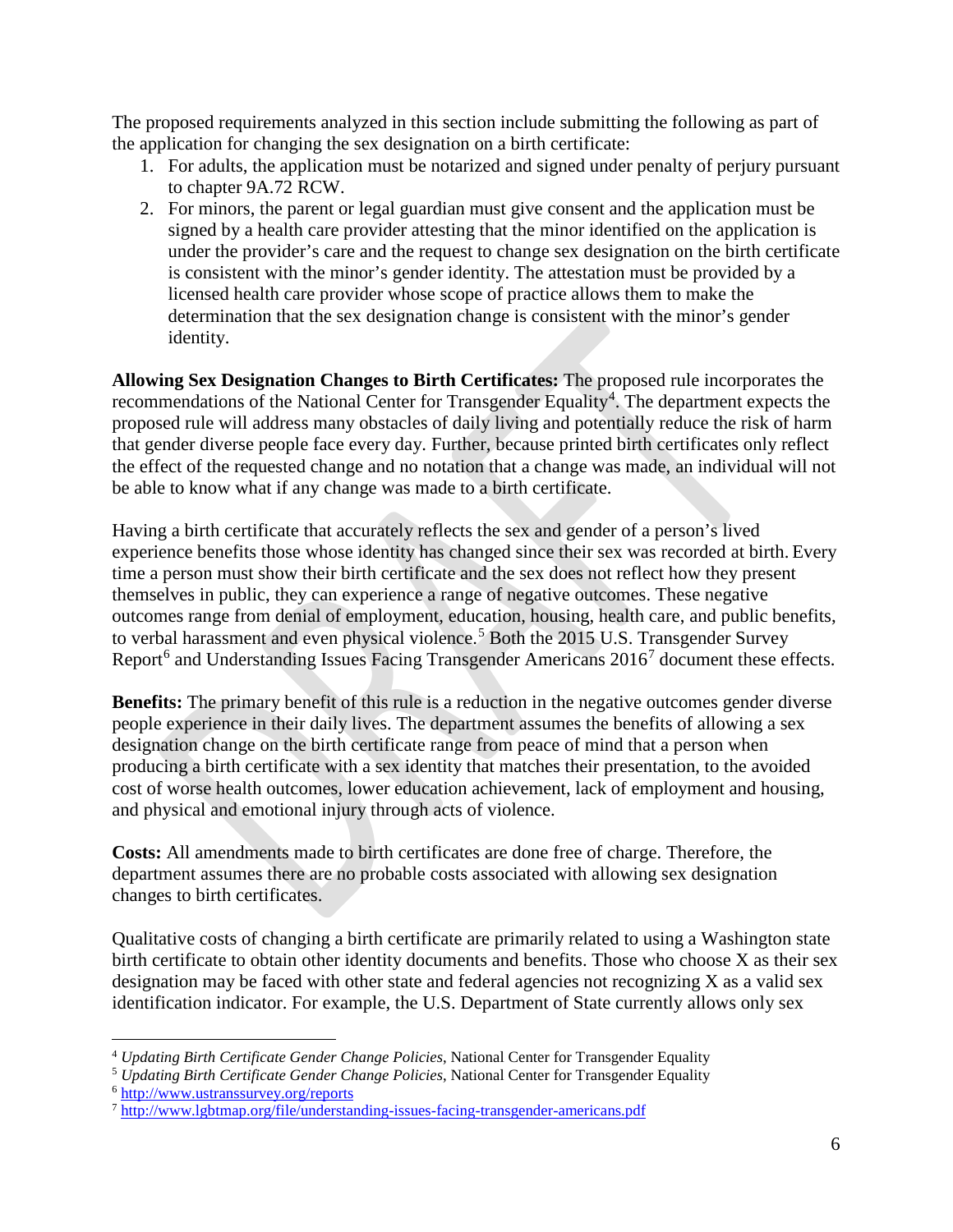designation of male and female. This could also impact a person's ability to receive public benefits.

#### **Requiring Notarized Applications for Adults:**

The current department procedure requires an attestation from a medical doctor or osteopathic physician stating that the applicant has had the appropriate clinical treatment in order for the sex designation of a birth certificate to be changed from male to female, or from female to male. The department determined the decision to request a sex designation change on a birth certificate to match one's own sex or gender identity is the prerogative of an adult. However, to protect the subject of the record, the proposed rule requires a notarized signature on the application for birth certificate sex designation change to ensure the applicant is the subject of the record.

**Benefits:** Requiring an application be notarized and signed under penalty of perjury pursuant to chapter 9A.72 RCW protects the subject of the record by ensuring the identity of the applicant has been verified by an independent third party licensed under Washington State law. This protects the subject of the record from the potential malicious acts of others and provides a level of protection from error.

In addition, by not adopting the current procedure of an attestation from a medical doctor or osteopathic physician, the proposed rule reduces the current barrier for adults to change the sex designation on their birth certificates.

**Costs:** A notary is not required to charge a fee, and if a fee is charged, it may not be more than \$10 as established under WAC 308.30.020. The department offers notary services free of charge as do many banks, credit unions, and service organizations across the state. Therefore, the range for the cost of notarizing an adult application ranges from \$0 to \$10.

#### **Requiring Parental or Legal Guardian Consent and Licensed Health Care Provider Attestation for Minors:**

The proposed rule is consistent with the legal actions a minor can take without parental or legal guardian consent. The birth certificate is a legal document and serves as prima facie evidence of a person's identity. Therefore, a minor, as defined in the proposed rule, may not change the birth certificate without parental or legal guardian consent.

The proposed rule also requires attestation of a licensed health care provider in order for a minor to request a change to the sex designation on their birth certificate. The provider must sign the application attesting that the minor identified on the application is under the provider's care, and that the request to change sex designation on the birth certificate is consistent with the minor's gender identity. The attestation must be provided by a licensed health care provider whose scope of practice allows them to make the determination that the sex designation change is consistent with the minor's gender identity.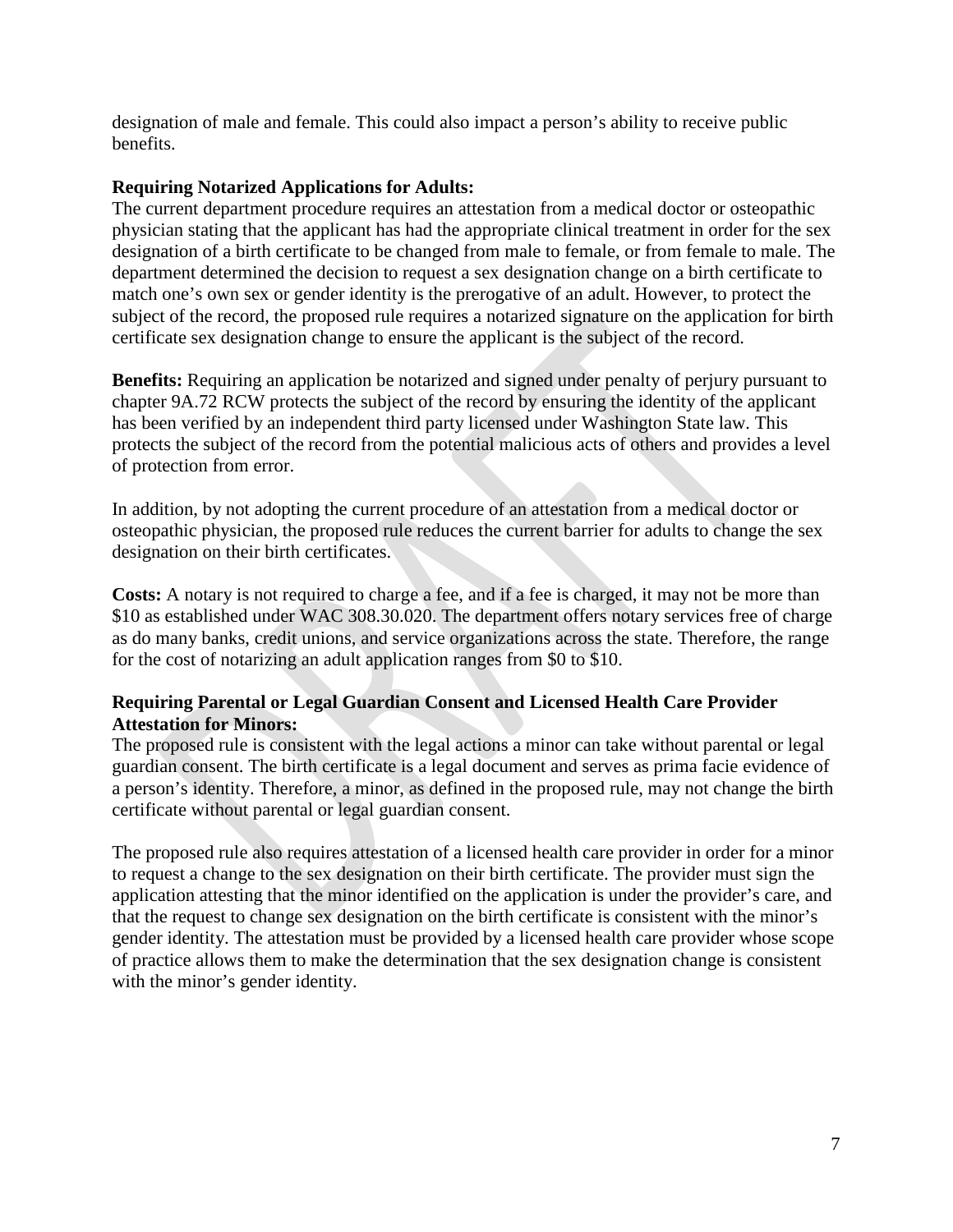Currently, these licensed health care providers are:

- Psychologists
- Advanced social workers
- Independent clinical social workers
- Marriage and family therapists
- Mental health counselor
- Medical doctor
- Osteopathic physician
- Advanced registered nurse practitioner

**Benefits:** Changing sex on a birth certificate carries with it potential consequences that a minor may not fully comprehend or be able to manage. These include negative reactions to an X designation such as the potential denial of a driver license, passport, or public benefits. These risks are mitigated by requiring parental or legal guardian consent to ensure the minor understands and has the capacity to manage challenges posed by changing the sex designation on their birth certificate. Health care provider attestation is required to help ensure the sex designation on the minor's application is consistent with the minor's gender identity, and not the result of a transitory state of development, or the desire of a parent or legal guardian.

**Costs:** The department assumes the costs of this requirement are primarily related to obtaining licensed health care services. The department requested information from health care providers who indicated they provide services related to gender identity to minors. The results are summarized by generally describing the processes providers use and the costs of their services with and without insurance.

Step 1: Process to attest that the minor identified on the application is under care:

• Release of Information signed by the client and their guardian (if under 13) as part of one session.

Step 2: Process to attest that the provider has determined the request to change sex designation on the birth certificate is consistent with the minor's gender identity:

• Intake and 2 to 6 sessions depending on the client's situation, age, and understanding of the request to change sex designation. If the client is under 13, include the client's parent or guardian to attend sessions to learn about their experience and views regarding the request.

Costs per session:

• Most clients are covered by insurance with a co-pay between \$0 and \$30 per session. Private pay sessions are charged at \$130 per session.

The department assumes the costs of obtaining an attestation from a licensed health care provider range from \$0 for those with insurance, to \$910 (for  $6 + 1$  sessions at \$130 per session).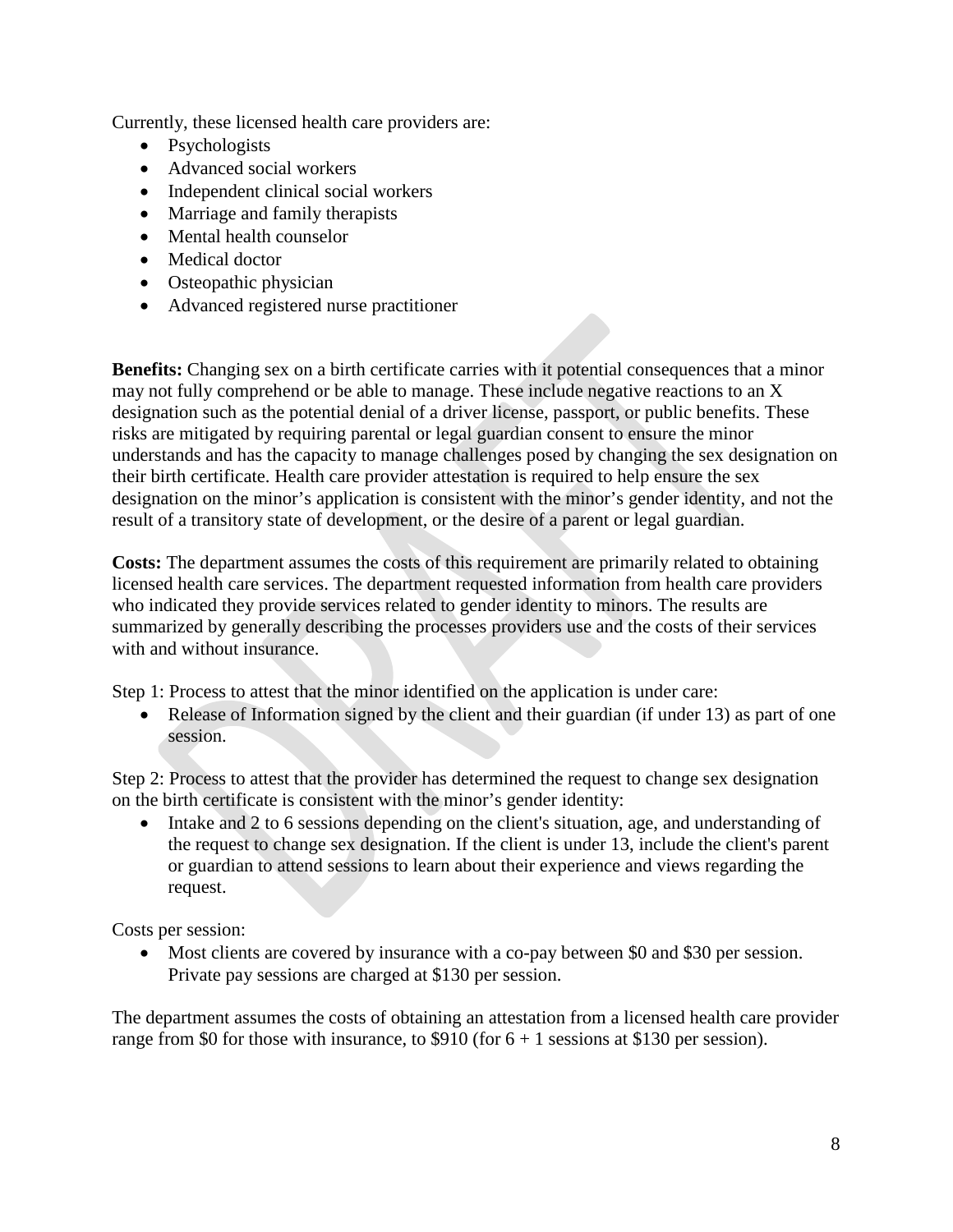#### **Summary of Benefits and Costs:**

The probable benefits described in this analysis for those who seek to amend their birth certificates to reflect their lived experience of sex and gender are qualitatively and quantitatively substantial and important public health goals for health equity. Allowing a sex designation change on the birth certificate provides at a minimum peace of mind that a person is less likely to be challenged when they provide their birth certificate as proof of identity. More substantially, the rule may contribute to preventing negative health outcomes, lower education achievement, lack of employment and housing, and physical and emotional injury through acts of violence for those who are gender diverse.

The probable costs range from \$0 for notary services to \$910 (for  $6 + 1$  sessions at \$130 per session) for a minor required to obtain a health care provider attestation who does not have health insurance coverage. While the department recognizes requiring parent or legal guardian consent and provider attestation may pose a barrier to accessing a sex designation change on the birth certificate, the department determined the need for more certainty in the decision making of a minor given the potential consequences of changing a birth certificate outweighs the potential cost of the rule.

In conclusion, the department determined the probable benefits of the proposed rule outweigh the probable costs.

## **SECTION 6:**

**Identify alternative versions of the rule that were considered, and explain how the department determined that the rule being adopted is the least burdensome alternative for those required to comply with it that will achieve the general goals and specific objectives state previously.**

*The department considered the following alternatives to the proposed rule and determined the proposed rule is the least burdensome alternative for those required to comply with it that will achieve the general goals and specific objectives of RCW 43.70.150.*

**Require medical attestation for an adult to amend the sex designation of a birth certificate.**  Sex or gender identity is a deeply personal experience that an adult is capable of determining for themselves. Though the department currently requires an attestation from a licensed medical doctor or osteopathic physician for an adult, the department concluded that requiring such an attestation to confirm what an adult is capable of determining on their own is unnecessarily burdensome both in time and cost.

**Allow self-attestation with no third party verification of an adult submitting the sex designation application.** While the department determined the decision to request a sex designation change on a birth certificate to match one's own sex or gender identity is the prerogative of an adult, the proposed rule requires a notarized signature on the birth certificate sex designation change application. The department determined that requiring a notarized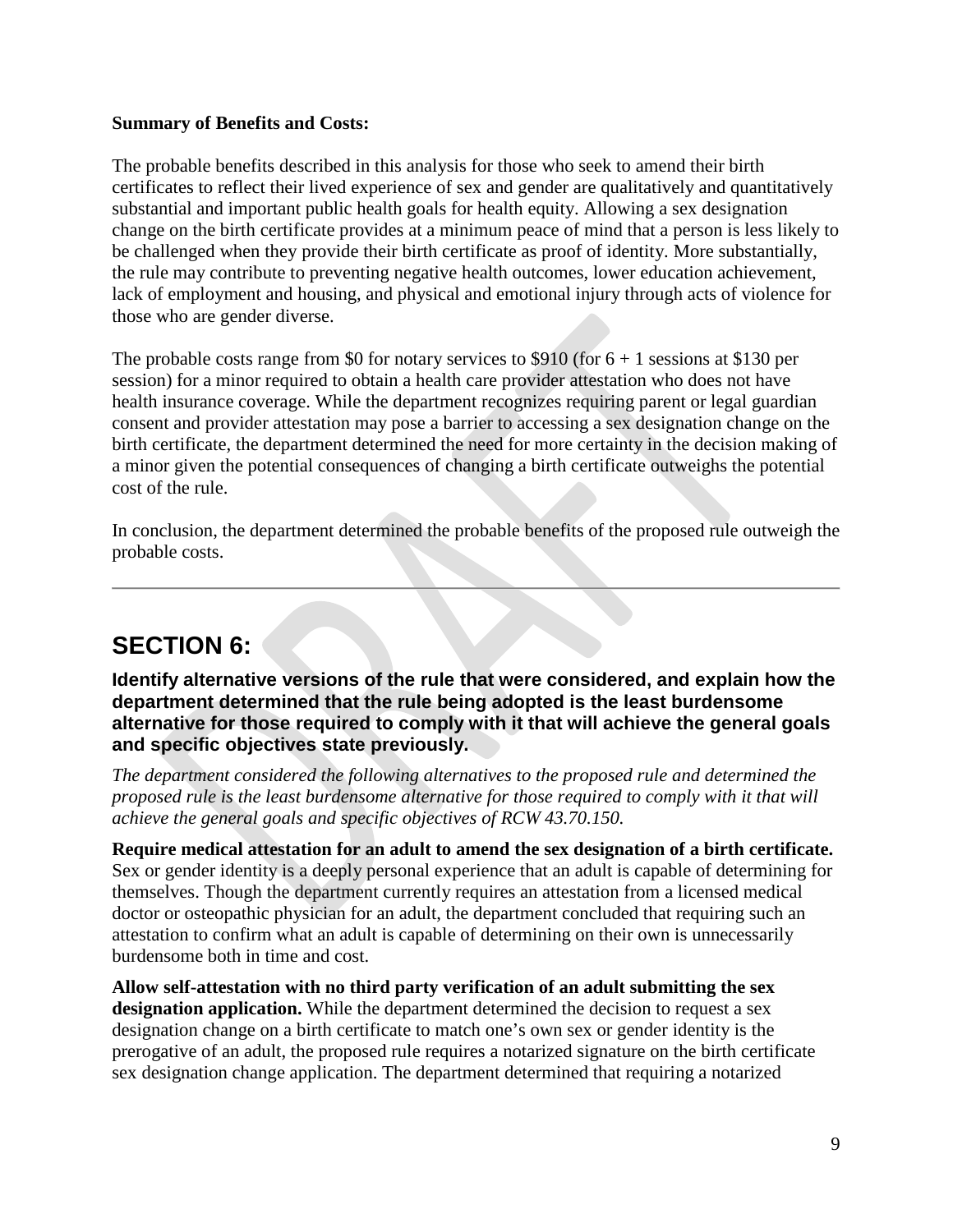signature is the least burdensome method of protecting the subject of the record from the potential malicious acts of others as well as providing a level of protection from error.

**Include the list of licensed health care provider whose scope of practice allows them to make a determination that the sex designation change is consistent with a minor's gender identity.** The department did not include the list of licensed health care providers because the department does not have the authority to set scope of practice under RCW 43.70.150. This authority resides with the legislature. However, to assist applicants in knowing which type of health care provider can sign the attestation, the application form and department birth certificate web page will include the current list of health care providers allowed to attest as provided by the licensing entities of each health care profession.

#### *Additional recommendations provided by stakeholders through the informal comment process that would have had the greatest impact on the people requesting sex designation change.*

**Move the sex designation to the confidential section of the birth certificate.** The department did not move the sex designation to the confidential section of the birth certificate for several reasons. Primarily, sex designation is required on all certificates issued by the state registrar under RCW 70.58.104, and the department does not have the authority to amend the data collected in the confidential section of the birth certificate. That authority lies with the State Board of Health under RCW 70.58.055. Additionally, sex designation is required for obtaining other identity documents and for receiving certain benefits. These documents include passports and driver licenses, and benefits include social security and insurance. If the sex designation were moved to the confidential section of the birth certificate, all children born in Washington State whose sex designation would not be included on the birth certificate after the rule change would be ineligible for these identity documents and benefits.

**Create a field for gender separate from the sex designation on the birth certificate.** Including both sex and gender on a birth certificate would not provide the same benefit as the proposed rule to those who request the birth certificate change. The person would not have the benefit of an identification document that clearly represents their lived identity and their sex or gender identity would remain in question to others.

**Allow more than one alternative to male and female or allow a blank to write in gender on the birth certificate.** The department carefully considered gender designation options beyond male and female. Ultimately the department chose to propose a single mark (X) rather than a word or a blank write-in space to capture this information. While "X" may not represent each person's ideal descriptor of themselves, it provides the most flexibility of the options available without the prohibitive added cost of updating the statewide data system to allow a write-in option. X is also becoming the national and international standard as described in Section 1 of this document.

**Allow minors to submit a request with either a provider attestation OR parental consent**  rather than both. The department does not accept any birth certificate changes for any purpose from minors without parental or legal guardian consent. While this may be viewed as an unnecessary burden, it is the responsibility of the department to maintain the integrity of the vital records system. Under RCW 70.58.104, birth certificates are prima facie evidence of the facts contained in the certificate when certified by the state registrar. Because of this legal presumption, changes to the birth certificate must be made by persons deemed competent for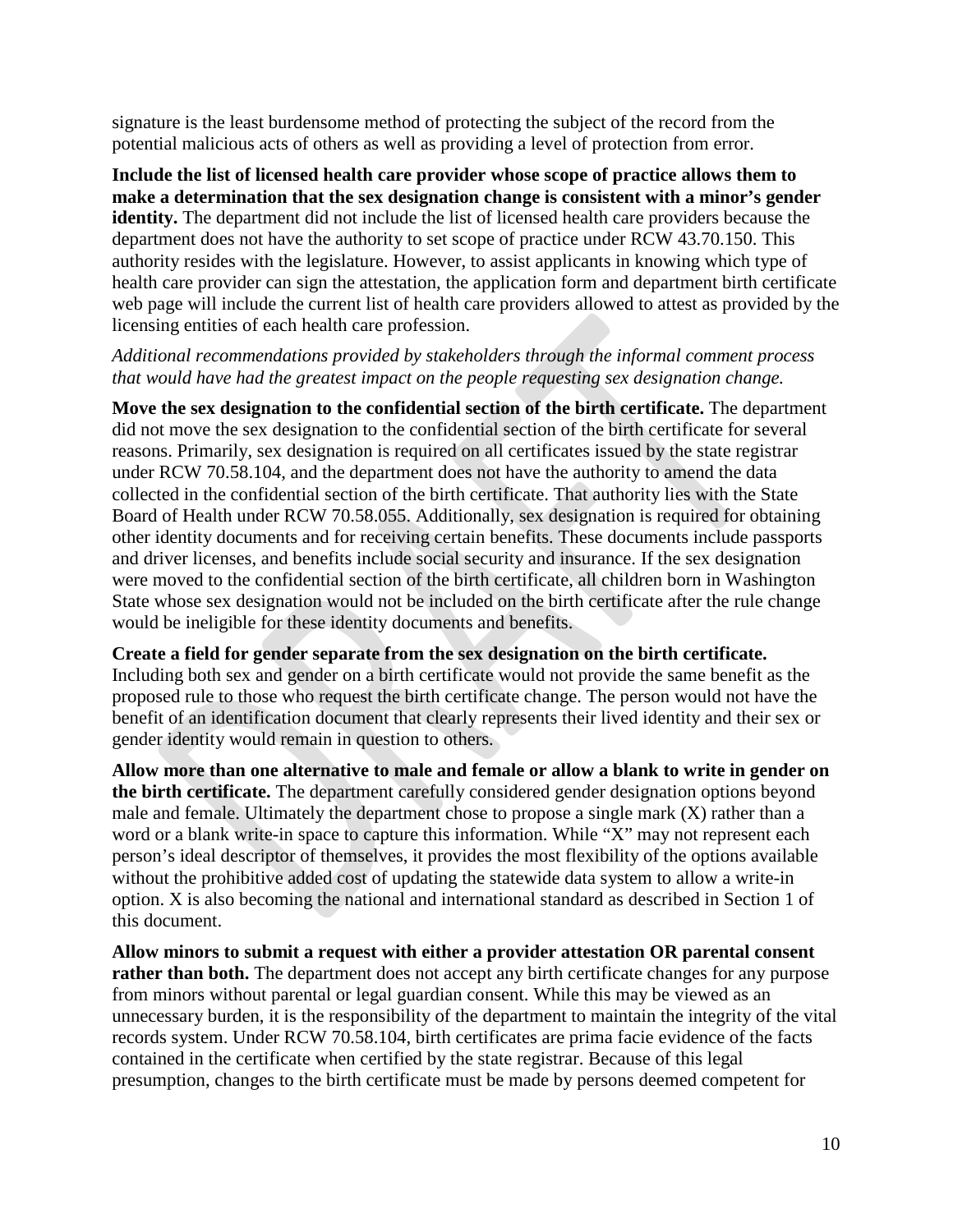such action under the law. The rule reflects that in Washington State, adults, legal guardians, and emancipated minors are deemed competent for this purpose.

**Allow all licensed health care providers to provide attestation for minors.** As with adopting the list of licensed health care providers in rule, the department rule making authority related to the vital records system does not govern the scope of practice of licensed health care providers. The department cannot adopt in the proposed rule what services a specific licensed health care provider can and cannot provide under their license's scope of practice. This authority resides with the legislature.

### **SECTION 7:**

**Determine that the rule does not require those to whom it applies to take an action that violates requirements of another federal or state law.** 

The rule does not require those to whom it applies to take an action that violates requirements of another federal or state law.

### **SECTION 8:**

**Determine that the rule does not impose more stringent performance requirements on private entities than on public entities unless required to do so by federal or state law.**

The proposed rule does not impose more stringent performance requirements on private entities than on public entities.

## **SECTION 9:**

**Determine if the rule differs from any federal regulation or statute applicable to the same activity or subject matter and, if so, determine that the difference is justified by an explicit state statute or by substantial evidence that the difference is necessary.**

The rule does not differ from any applicable federal regulation or statute.

### **SECTION 10:**

**Demonstrate that the rule has been coordinated, to the maximum extent practicable, with other federal, state, and local laws applicable to the same activity or subject matter.**

The department is the sole agency responsible for amending Washington State birth records.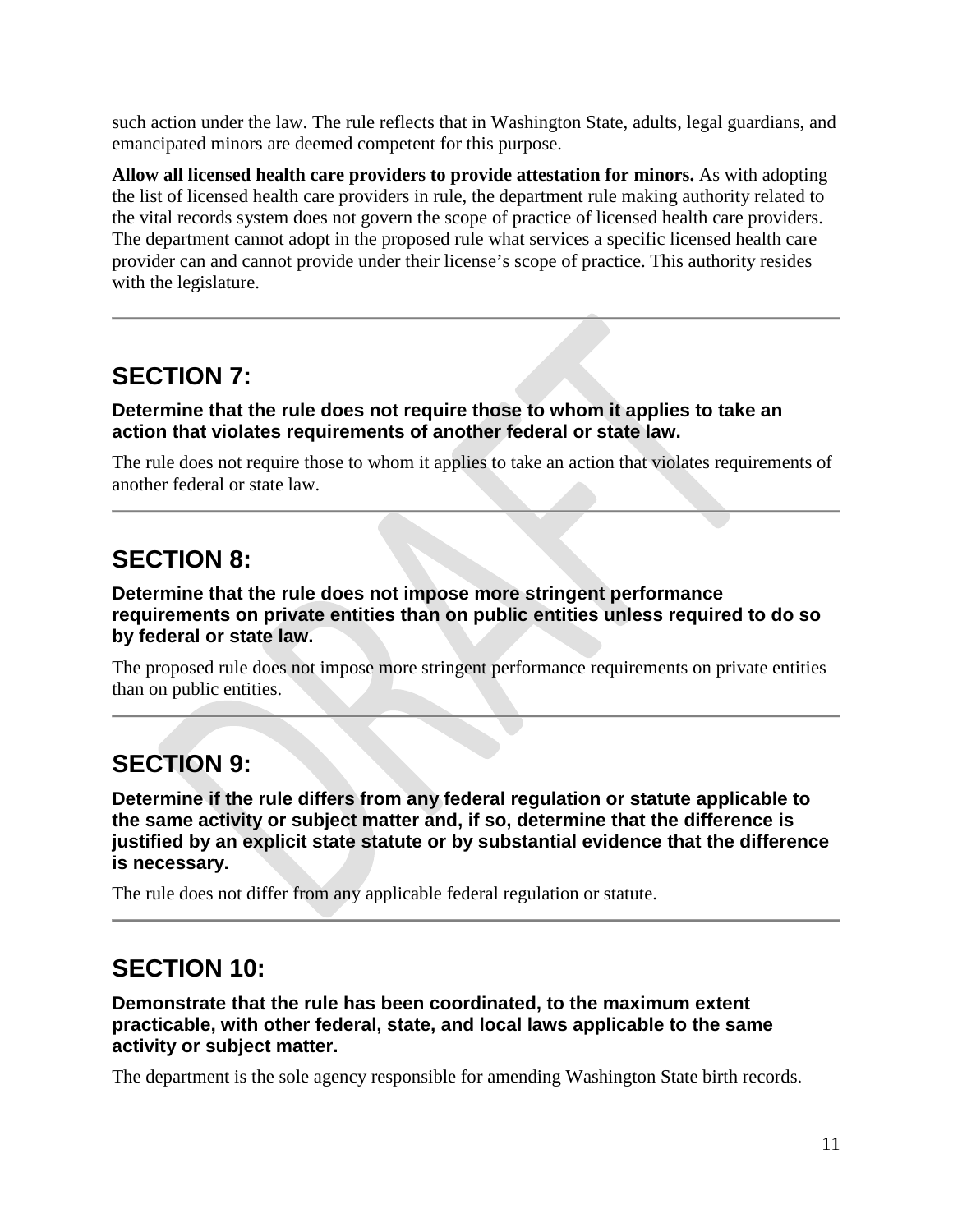To understand any impacts to other government agencies or the people they serve, and for the purpose of coordination with agencies who receive Washington State birth certificates in the exercise of their duties, the department notified the following agencies of our rule making: federal agencies including Selective Service, the Department of State, and the Department of Health and Human Services; Washington State agencies including the Department of Licensing, Department of Social and Human Services, and the Health Care Authority; Washington State local registrars; and state registrars in other jurisdictions.